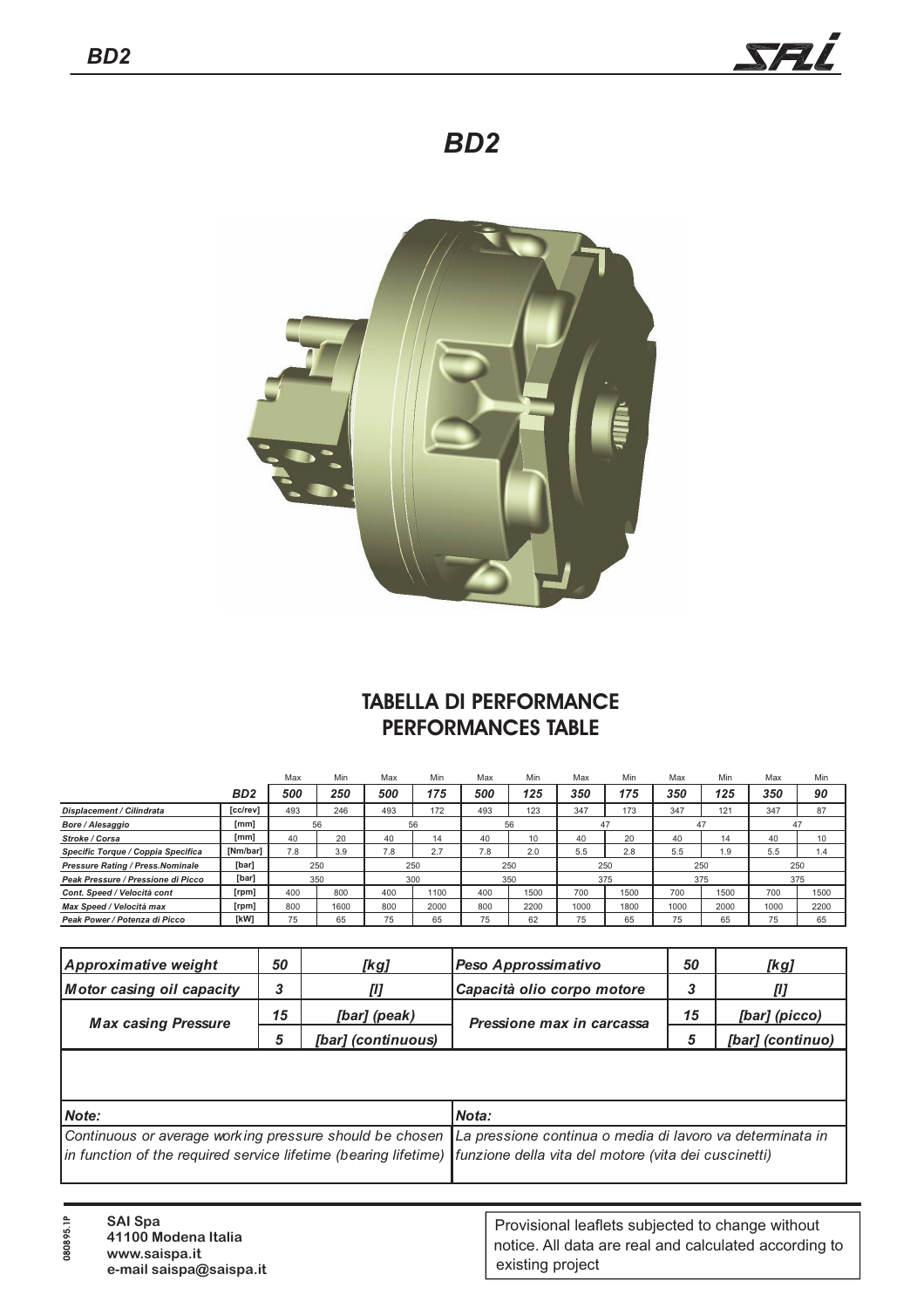

Provisional leaflets subjected to change without notice. All data are real and calculated according to existing project

**SAI Spa 41100 Modena Italia www.saispa.it**

**080895.1P**

 $72 \frac{+1}{6}$ 

41

 $32$ 

**e-mail saispa@saispa.it**

SFL

 $420$  $\frac{6}{5}$  $50$  $-40-$ 

 $1:10$ 

 $40 -$ 

τ \$55 ł